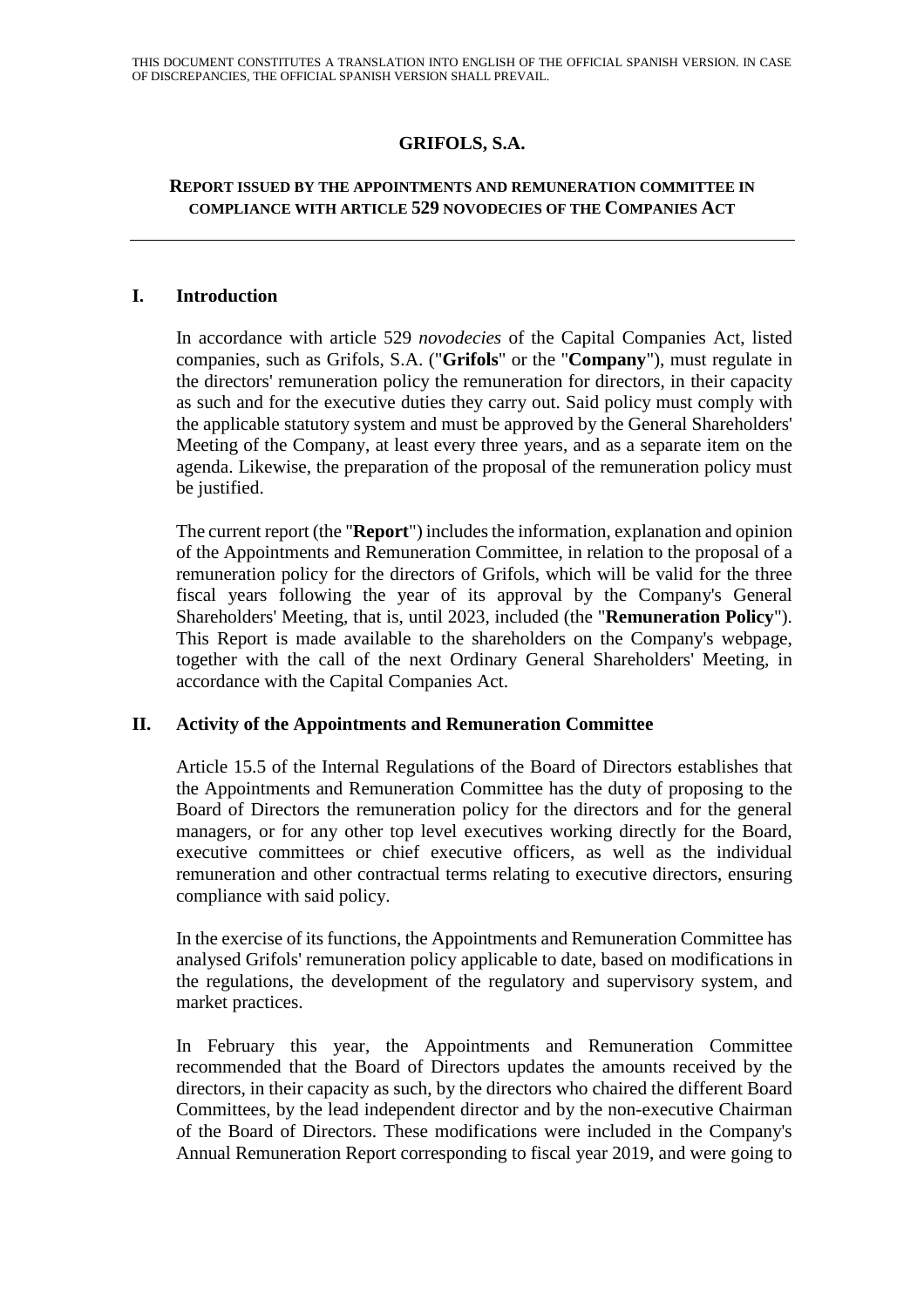be included in the proposal of the Company's new remuneration policy. However, because of the current situation caused by the global COVID-19 pandemic and, especially taking into account the current global economic and social scenario, the Appointments and Remuneration Committee has considered that, presently, prudence criteria must prevail and, therefore, it does not propose to the Board of Directors of the Company to modify the directors' remuneration.

In line with the above, the Appointments and Remuneration Committee considers that it is convenient to maintain the current amounts of the remuneration policy in force now and that only the parameter for determining the achievement of the Company's annual objectives for the variable remuneration of the executive directors will be modified, which will now be linked as follows: (i) 70% to the consolidated adjusted amount of the group's net earnings (adjusted EBIT Holding) and (ii) 30% to the adjusted EBIT of the four divisions (Bioscience, Diagnostic, Hospital and Bio Supplies).

Thus, the Remuneration Policy, except for that stated above and for some improvements and corrections in the wording as proposed by the Appointments and Remuneration Committee, is substantially the same policy approved by Grifols' General Shareholders' Meeting of 26 May 2017, and which has been in force during fiscal year 2018, 2019 and continues to be in force this fiscal year 2020.

To prepare the Remuneration Policy and this Report, the Appointments and Remuneration Committee:

- Has verified that the Remuneration Policy for the directors strictly complies with the provisions of the Capital Companies Act regarding the remuneration of directors, with Grifols' internal regulation on this matter, as well as with the principles and general guidelines by which this Remuneration Policy must be governed.
- Has verified that the Remuneration Policy aims to remunerate the directors appropriately based on their dedication, qualifications and actual responsibility, ensuring it is not an obstacle to their independence.
- Has analysed market demands, as well as the practices and trends in matters related to the remuneration of directors in other similar listed companies.
- Has studied the amendments related to the applicable regulations on this issue.
- Has analysed and assessed the social and economic effects caused globally by the global COVID-19 pandemic and their impact on the Company.

# **III. Term and Conclusions**

In line with this Report, the Appointments and Remuneration Committee considers that the Remuneration Policy is in accordance with the provisions of the Capital